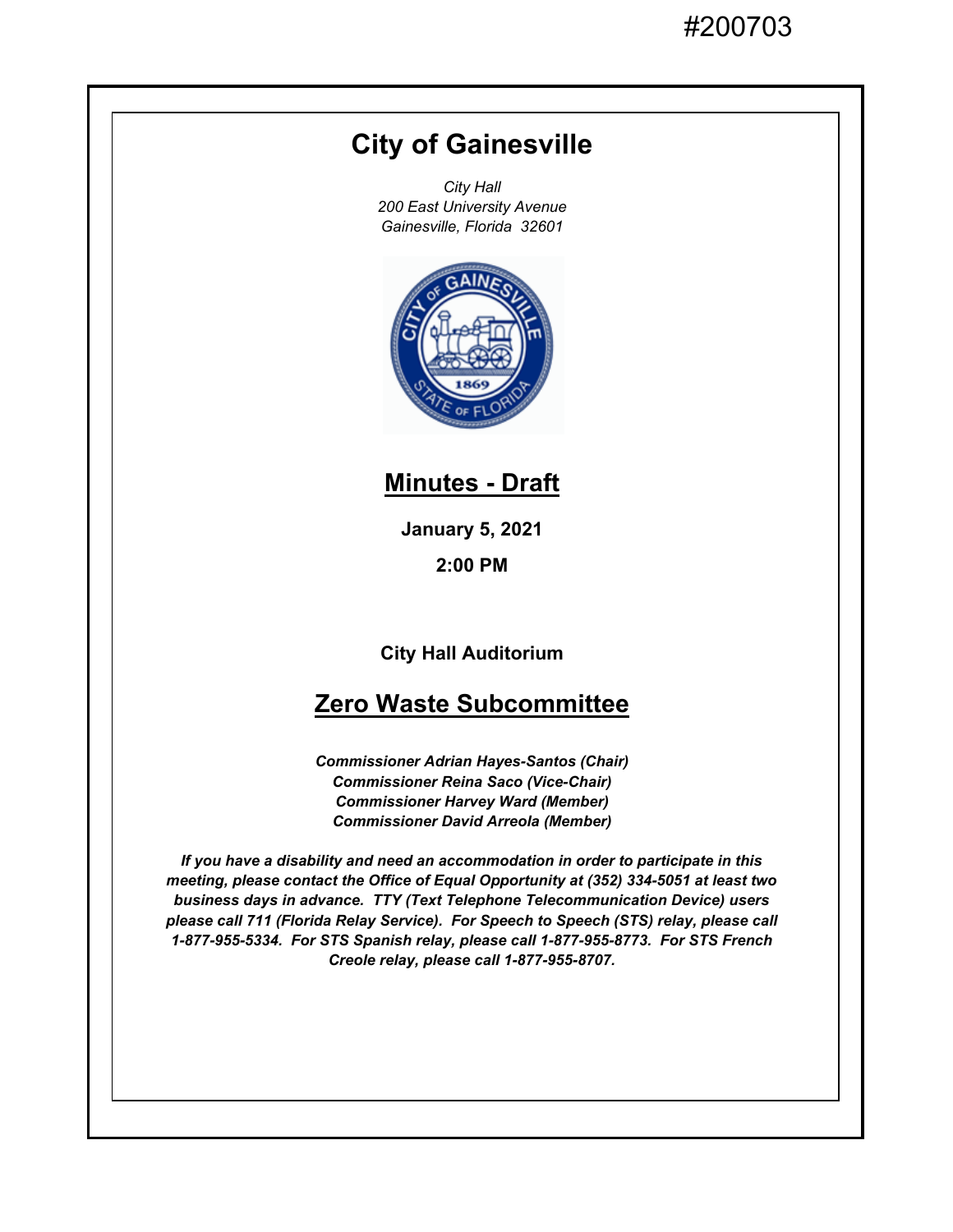## **CALL TO ORDER**

*Meeting called to order at 2:03 pm.*

### **ROLL CALL**

**Present** 4 - Vice-Chair Saco, Chair Hayes-Santos, Ward, and Arreola

#### **ADOPTION OF THE AGENDA**

**A motion was made by Ward, seconded by Vice-Chair Saco, that this Matter be Adopted. The motion carried by the following vote:**

**Aye:** 4 - Vice-Chair Saco, Chair Hayes-Santos, Ward, and Arreola

#### **APPROVAL OF MINUTES**

## [200649.](http://gainesville.legistar.com/gateway.aspx?m=l&id=/matter.aspx?key=32192) **Approval of Minutes from the December 8, 2020 Zero Waste Subcommittee Meeting (B)**

*Public comment was opened - no one spoke to the item.*

**RECOMMENDATION** *The Zero Waste Subcommittee approve the December 8, 2020 minutes.*

**A motion was made by Ward, seconded by Vice-Chair Saco, that this Matter be Approved as Recommended. The motion carried by the following vote:**

**Aye:** 4 - Vice-Chair Saco, Chair Hayes-Santos, Ward, and Arreola

#### **DISCUSSION OF PENDING REFERRALS**

[200381.](http://gainesville.legistar.com/gateway.aspx?m=l&id=/matter.aspx?key=31924) **Food Waste and Organics Ordinance Discussion (B)** 

*Presentation on food waste given by Michael Heimbach, Sustainability Manager.*

*MOTION: 1) The ordinance shall mandate a hierarchy of beneficial use of food waste, 2) start a multifamily pilot program in 2022, city-wide program by 2024 and 3) start a single family pilot program in 2022, city-wide program by 2024.*

*Public comment was opened - no one spoke to the item.*

**RECOMMENDATION** *Zero Waste Subcommittee 1) receive staff recommendations for Food Waste and Organics Ordinance; and 2) provide input and direction to staff and the City Attorney's Office.*

**A motion was made by Arreola, seconded by Ward, that this Matter be Approved, as shown above - See Motion(s). The motion carried by the**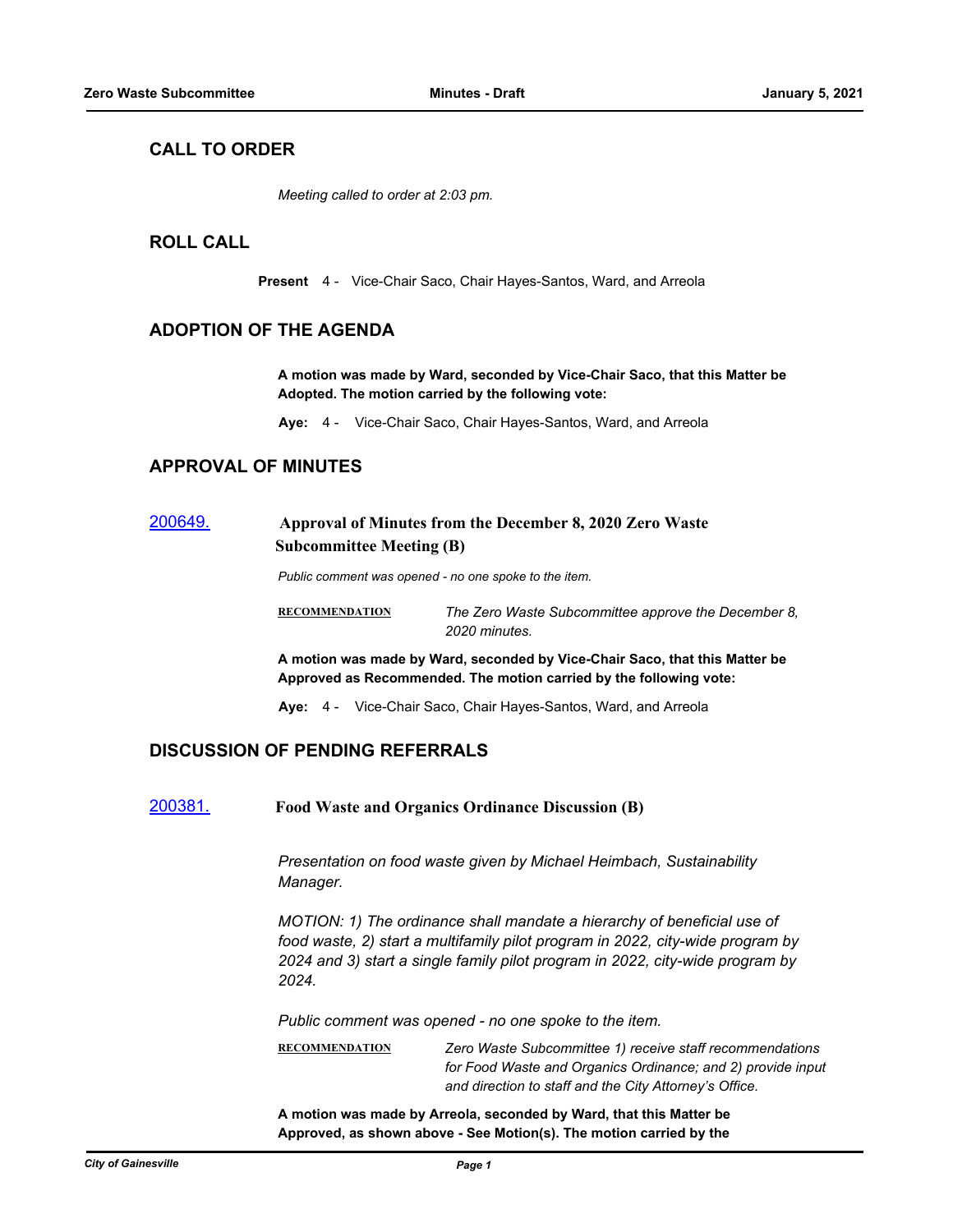|                 | following vote:                                                                                                                                                                                                                                                                                                                                                                                                                                                                                                                                                                                                                                                                                                                                                   |
|-----------------|-------------------------------------------------------------------------------------------------------------------------------------------------------------------------------------------------------------------------------------------------------------------------------------------------------------------------------------------------------------------------------------------------------------------------------------------------------------------------------------------------------------------------------------------------------------------------------------------------------------------------------------------------------------------------------------------------------------------------------------------------------------------|
|                 | Aye: 4 - Vice-Chair Saco, Chair Hayes-Santos, Ward, and Arreola                                                                                                                                                                                                                                                                                                                                                                                                                                                                                                                                                                                                                                                                                                   |
| <u>200413.</u>  | <b>Update on Exclusive Collection Contract (B)</b>                                                                                                                                                                                                                                                                                                                                                                                                                                                                                                                                                                                                                                                                                                                |
|                 | Presentation on exclusive collection contract given by Michael Heimbach,<br>Sustainability Manager.                                                                                                                                                                                                                                                                                                                                                                                                                                                                                                                                                                                                                                                               |
|                 | Public comment was opened - no one spoke to the item.                                                                                                                                                                                                                                                                                                                                                                                                                                                                                                                                                                                                                                                                                                             |
|                 | <b>RECOMMENDATION</b><br>Zero Waste Subcommittee: 1) hear staff presentation; and 2)<br>provide direction as appropriate.                                                                                                                                                                                                                                                                                                                                                                                                                                                                                                                                                                                                                                         |
|                 | <b>Discussed</b>                                                                                                                                                                                                                                                                                                                                                                                                                                                                                                                                                                                                                                                                                                                                                  |
| <u>200475.</u>  | <b>Commercial and Multifamily Recycling Recommendations (B)</b>                                                                                                                                                                                                                                                                                                                                                                                                                                                                                                                                                                                                                                                                                                   |
|                 | Presentation on Commercial and Multifamily Recycling Recommendations<br>given by Thomas Strickland, Recycling Coordinator.                                                                                                                                                                                                                                                                                                                                                                                                                                                                                                                                                                                                                                        |
|                 | MOTION: To modify the ordinances as follows 1) add definition of<br>"Designated recycling materials, 2) add words "cumulative total" after 15% in<br>ordinance 3) add definition of "Organic materials" and "Designated organic<br>materials", 4) mandate commercial containers for garbage and recycling<br>follow a specific color scheme, 5) specify exact size, design and placement<br>of labels on commercially serviced containers (trash, recycle and organics),<br>6) placement of recycling containers as determined by the City Manager or<br>designee and 7) add language establishing an adequate level of service and<br>capacity of trash and recyclable collection containers based on the number of<br>units at a commercial collected property. |
|                 | Public comment was opened - no one spoke to the item.                                                                                                                                                                                                                                                                                                                                                                                                                                                                                                                                                                                                                                                                                                             |
|                 | <b>RECOMMENDATION</b><br>Zero Waste Committee: 1) hear the presentation from staff;<br>and 2) provide direction as deemed appropriate.                                                                                                                                                                                                                                                                                                                                                                                                                                                                                                                                                                                                                            |
|                 | A motion was made by Vice-Chair Saco, seconded by Ward, that this Matter be<br>Approved as shown above (See Motion). The motion carried by the following<br>vote:                                                                                                                                                                                                                                                                                                                                                                                                                                                                                                                                                                                                 |
|                 | Aye: 4 - Vice-Chair Saco, Chair Hayes-Santos, Ward, and Arreola                                                                                                                                                                                                                                                                                                                                                                                                                                                                                                                                                                                                                                                                                                   |
| <u> 200631.</u> | <b>Reuse in the Community (B)</b>                                                                                                                                                                                                                                                                                                                                                                                                                                                                                                                                                                                                                                                                                                                                 |
|                 | Presentation on reusing in the community given by Michael Heimbach,<br>Sustainability Manager.                                                                                                                                                                                                                                                                                                                                                                                                                                                                                                                                                                                                                                                                    |
|                 | Tommy Baker, Repurpose Project, spoke to the item.                                                                                                                                                                                                                                                                                                                                                                                                                                                                                                                                                                                                                                                                                                                |
|                 | Public comment was opened - no one spoke to the item.                                                                                                                                                                                                                                                                                                                                                                                                                                                                                                                                                                                                                                                                                                             |